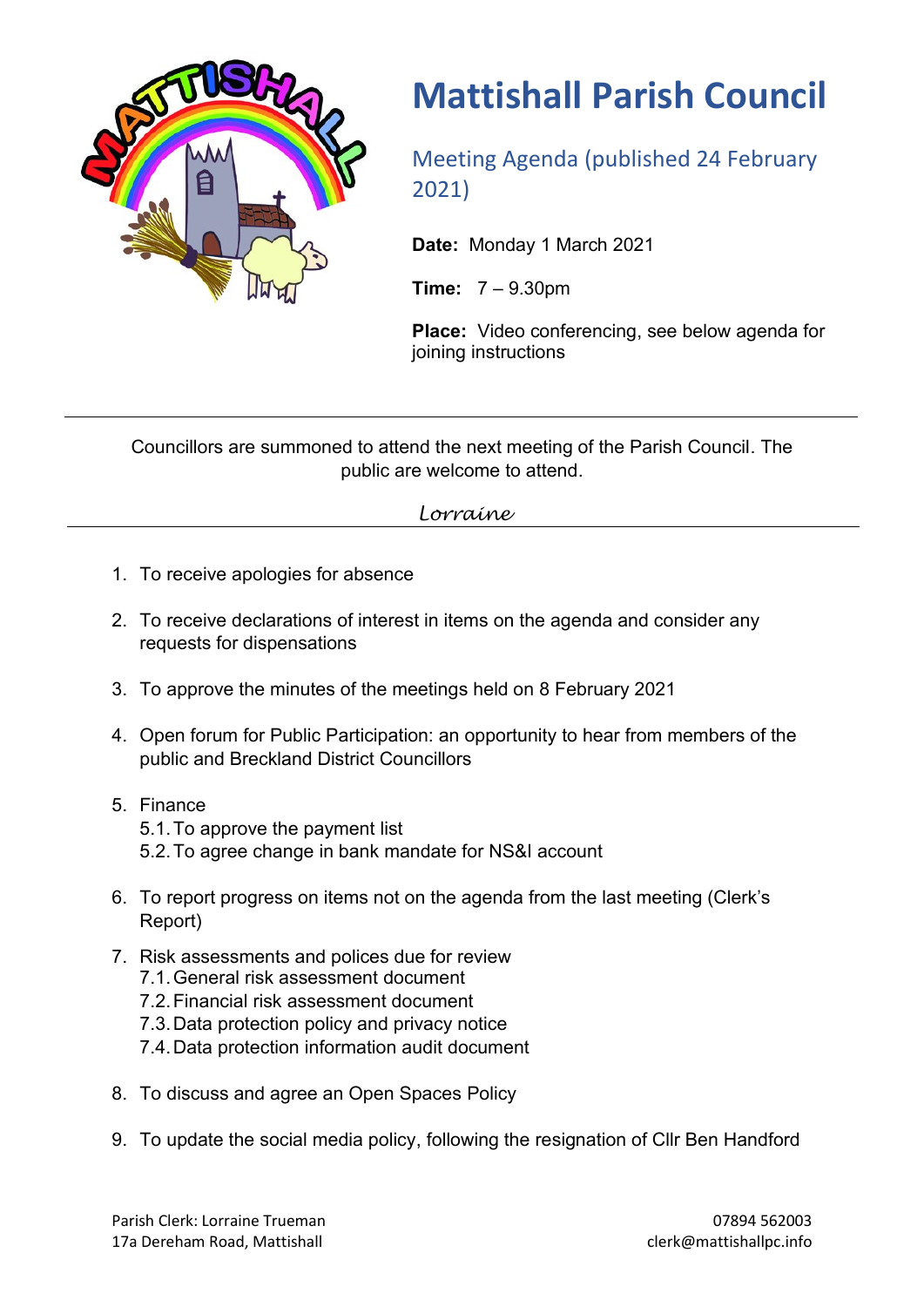10.Planning matters

- 10.1. To receive results of applications
- 10.2. To receive recommendation from Planning and monitoring group on current applications (see list on page 3)
- 10.3. To agree response to Greater Norwich Local Plan
- 10.4. To discuss if a review of the neighbourhood plan is required
- 10.5. To discuss formally disbanding the neighbourhood planning group
- 11.To agree prizes for dog fouling signs competition.

To pass a resolution (under the Public Admission to Meetings Act 1960) to exclude members of the public and press for the following confidential items 12 and 13:

- 12.To receive an update and agree next steps for handyperson position
- 13.To consider quotes for installation of gate at the back of the village green
- 14.To agree next steps for reopening of Youth Club
- 15.To consider request from Mattishall Memorial Hall and Playing Fields Association for grant towards children's play area equipment
- 16.To discuss Operation Forth Bridge
- 17.To discuss post COVID-19 celebration and agree working group
- 18.To receive update on flooding issues
- 19.To agree who will be involved in the clerk's appraisal
- 20.To receive an update from Barlow Charity
- 21.To receive an update from the long-term working group
- 22.To receive items for Tuesday 6 April agenda
- 23.Correspondence and reports (information only)
	- 23.1. NWL project minutes from meeting 28 January
	- 23.2. BDC member briefings
	- 23.3. Net-Zero government: Addressing the climate change emergency
	- 23.4. CAN's Funding Newsletter